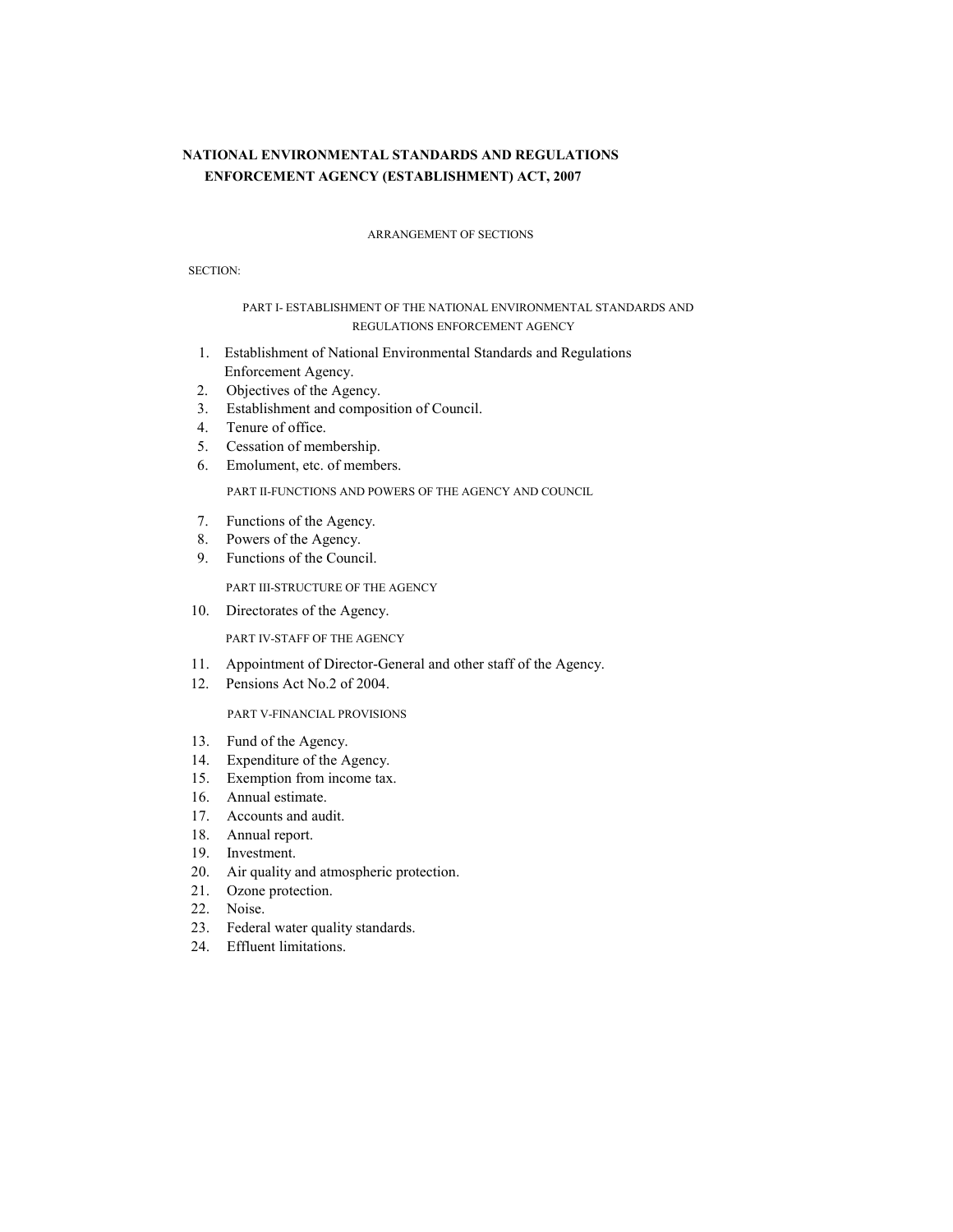- 25. Environmental sanitation.
- 26. Land resources and watershed quality.
- 27. Discharge of hazardous substances and related offences.
- 28. Removal methods, etc.
- 29. Co-operation with appropriate authorities.

PART VI-MISCELLANEOUS PROVISIONS

- 30. Power to enter premises .
- . 31. Offences and penalties.
- 32. Legal Proceedings.
- 33. Power of Minister to give Directives.
- 34. Power to make regulations.
- 35. Application.
- 36. Repeal of Cap. F10 LFN, 2004.
- 37. Interpretations.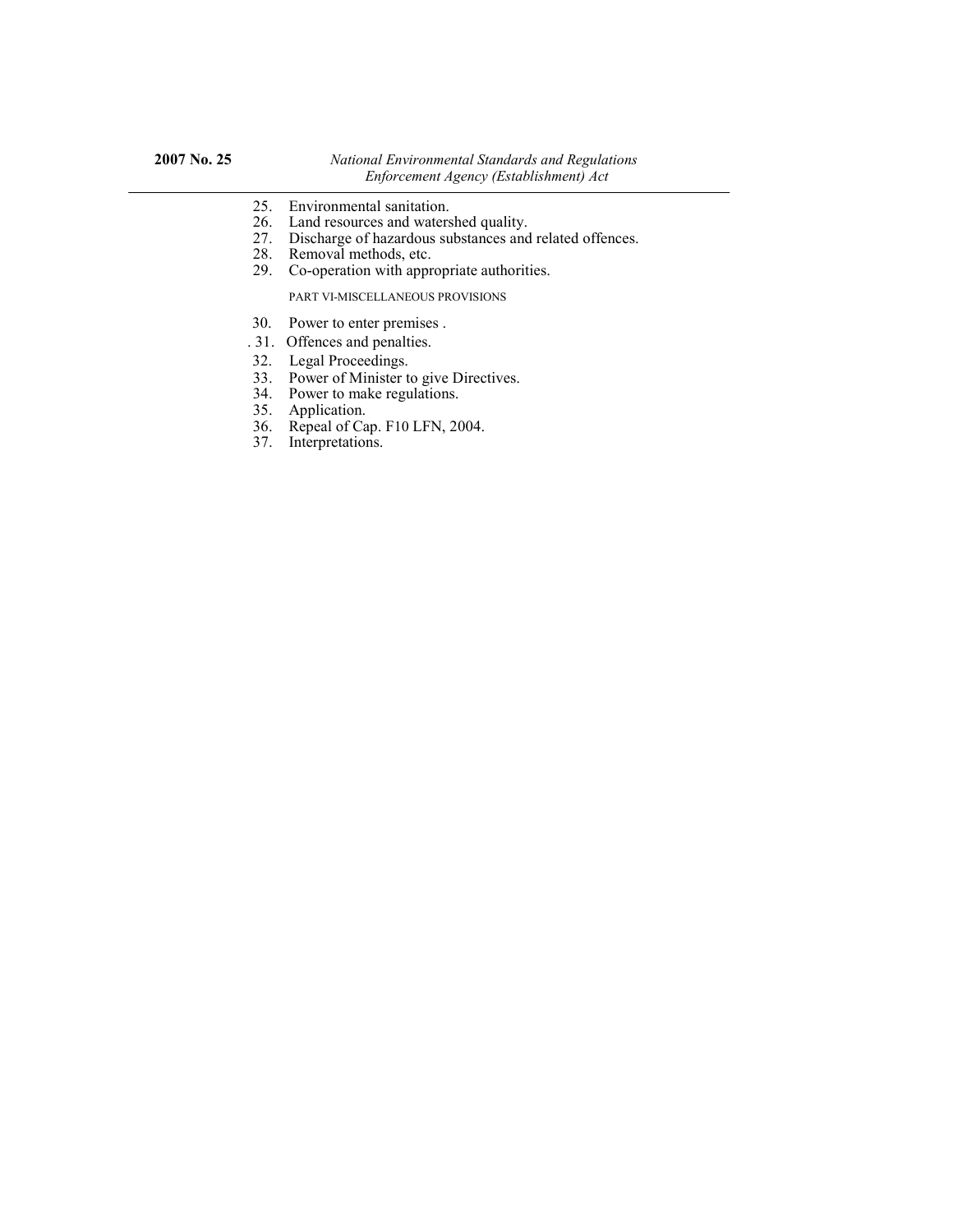## **NATONAL ENVIRONMENTAL STANDARDS AND REGULATIONS ENFORCEMENT AGENCY (ESTABLISHMENT) ACT, 2007**

### **2007 ACT No. 25**

AN ACT TO PROVIDE FOR THE ESTABLISHMENT OF THE NATIONAL ENVIRONMENTAL STANDARDS AND REGULATIONS ENFORCEMENT AGENCY CHARGED WITH RESPONSIBILITY FOR THE PROTECTION AND DEVELOPMENT OF THE ENVIRONMENT IN NIGERIA; AND FOR RELATED MATTERS.

*[ 30th Day of July,* 2007] Commence-

ment

ENACTED by the National Assembly of the Federal Republic of Nigeria-

### PART I-ESTABLISHMENT OF THE NATIONAL ENVIRONMENTAL STANDARDS AND REGULATIONS ENFORCEMENT AGENCY

1**.**-(1) There is established a body known as National Environmental Standards and Regulations Enforcement Agency (in this Act referred to as "the Agency").

(2) The Agency:

*(a)* shall be the enforcement Agency for environmental standards, regulations, rules, laws, policies and guidelines;

*(b)* shall be a body corporate with perpetual succession and a common seal; and

*(c)* may sue and be sued in its corporate name.

**2.** The Agency, shall, subject to the provisions of this Act, have responsibility for the protection and development of the environment, biodiversity conservation and sustainable development of Nigeria's natural resources in general and environmental technology, including coordination and liaison with relevant stakeholders within and outside Nigeria on matters of enforcement of environmental standards, regulations, rules, laws, policies and guidelines.

**3.**-(1) There is established for the Agency, a Governing Council (in this Act referred to as the "Council") which shall consist of-

*(a)* a Chairman who shall be appointed by the President, on the recommendation of the Minister;

*(b)* the Permanent Secretary of the Federal Ministry of Environment or his representative ;

*(c)* a representative each, not below the rank of Director from the-

*(i)* Federal Ministry of Solid Minerals Development,

*(ii)* Federal Ministry of Agriculture and Natural Resources,

*(iii)* Federal Ministry of Water Resources,

*(iv)* Federal Ministry of Science and Technology,

*(v)* a representative of the Standards Organisation of Nigeria ,

*(vi)* a representative of the Manufacturers' Association of Nigeria ,

Establishment of National Environmental Standards and Regulations Enforcement Agency.

Objectives of the Agency.

Establishment and composition of Council.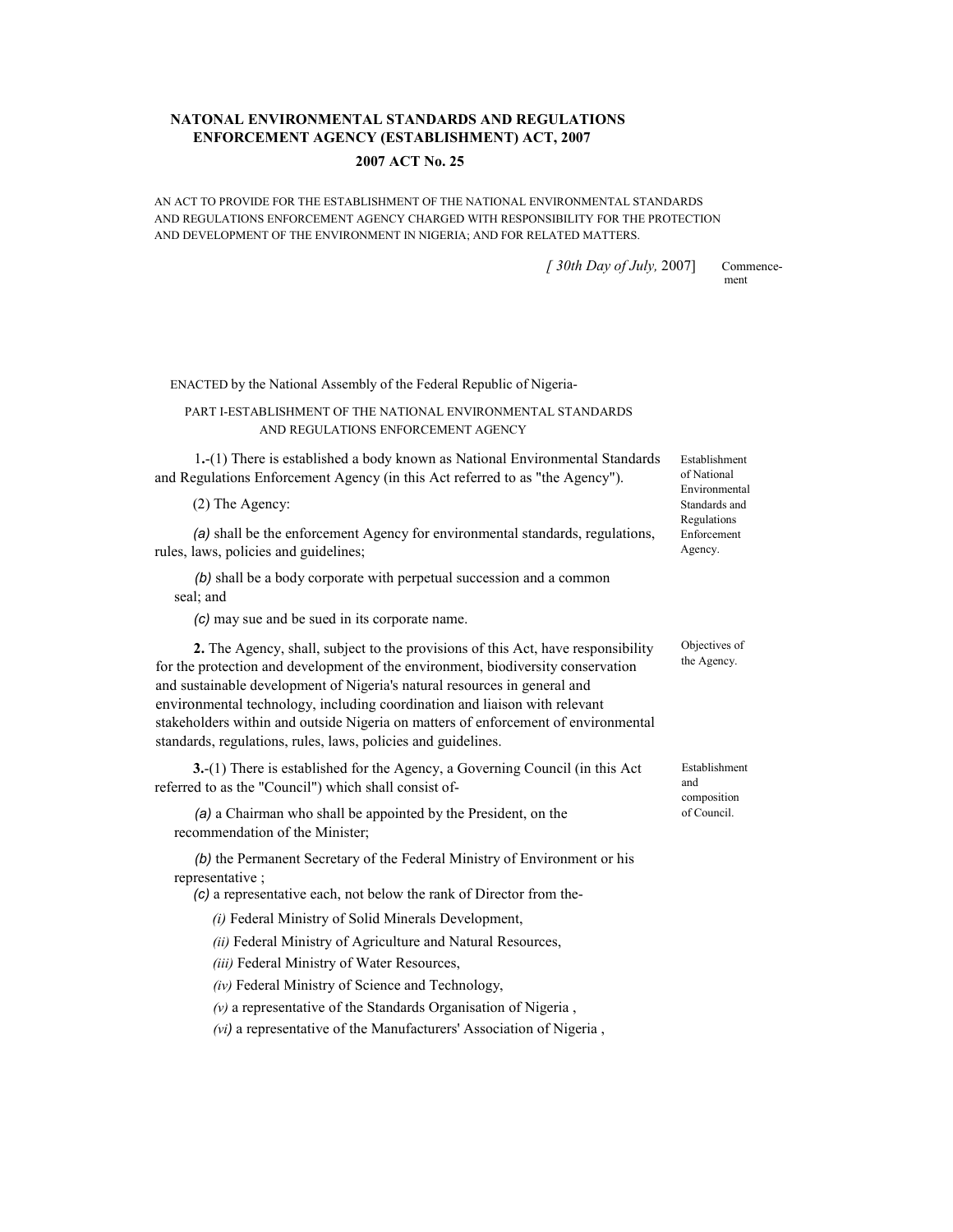*(vii)* a representative of the Oil Exploratory and Production Companies in Nigeria; *(d)* the Director-General of the Agency; and *(e)* three other persons to represent public interest, to be appointed by the Minister of Environment. (2) A member of the Council, other than the Chairman, shall be appointed by the Minister on the recommendation of the body, if any, he represents. (3) With the exception of the Director-General, membership of the Council shall be on part-time basis. (4) The members of the Council shall be paid such allowances as provided under existing regulations on such payments. (5) The provisions of the Schedule to this Act shall have effect with respect· to the proceedings of the Council and other matters mentioned therein.. **4.** A member of the Council appointed, otherwise than by office and the Director-General, shall hold office for a term of four years and shall be eligible for reappointment for only one further term of four years. **5.**-(1) The office of a member of the Council shall become vacant if: *(a)* he resigns as a member of the Council by notice in writing under his hand addressed to the Minister; or *(b)* the Minister subject to the approval of the President, is satisfied that it is not in the interest of the Agency for the person appointed to continue in office and notifies the member in writing to that effect. (2) If it appears to the Council that a member of the Council, other than an exofficio member or the Director-General, shall be removed from office on the grounds of misconduct or inability to perform the functions of his office, the Council shall make a recommendation to the Minister. (3) If the Minister, after making such enquiries as he considers necessary, approves the recommendation, the Minister shall, in writing, declare the office of such a member vacant. **6.** The Chairman and members of the Council shall be paid such emoluments, allowances and benefits in accordance with the existing regulations on such payment. PART II-FUNCTIONS AND POWERS OF THE AGENCY AND COUNCIL **7.** The Agency shall- *(a)* enforce compliance with laws, guidelines, policies and standards on environmental matters; Schedule. Tenure of office. Cessation of membership. Emolument, etc of members. Functions of the Agency.

> *(b)* coordinate and liaise with stakeholders, within and outside Nigeria, on matters of environmental standards, regulations and enforcement;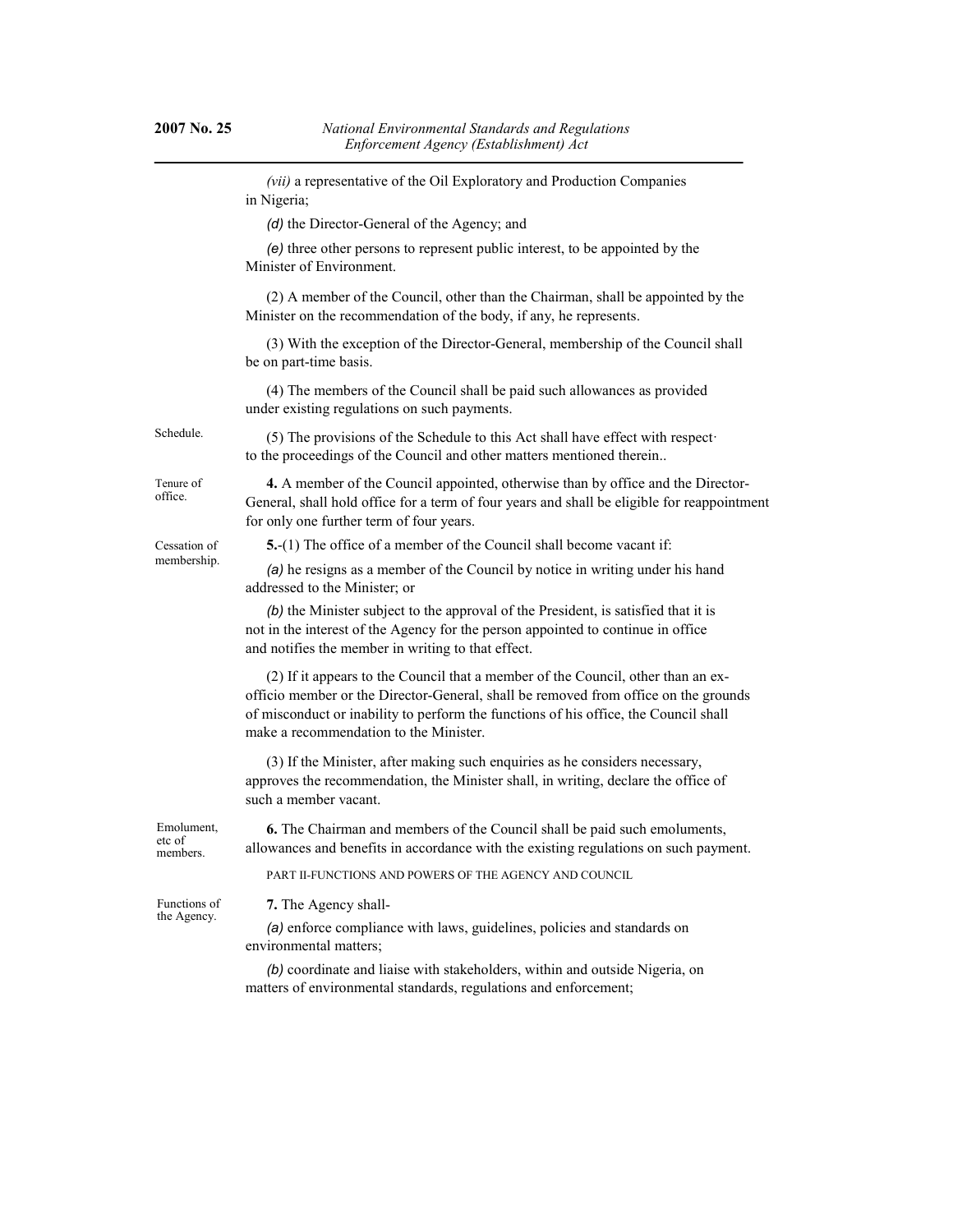protocols, conventions and treaties on the environment, including climate change, biodiversity, conservation, desertification, forestry, oil and gas, chemicals, hazardous wastes, ozone depletion, marine and wild life, pollution, sanitation and such other environmental agreements as may from time to time come into force ;

*(d)* enforce compliance with policies, standards, legislation and guidelines on water quality, environmental health and sanitation, including pollution abatiment ;

*(e)* enforce compliance with guidelines and legislations on sustainable management of the ecosystem, biodiversity conservation and the development of Nigeria's natural resources;

*(f)* enforce compliance with any legislation on sound chemical management, safe use of pesticides and disposal of spent packages thereof;

*(g)* enforce compliance with regulations on the importation, exportation, production, distribution, storage, sale, use, handling and disposal of hazardous chemicals and waste other than in the oil and gas sector;

*(h)* enforce through compliance monitoring, the environmental regulations and standards on noise, air, land, seas, oceans and other water bodies other than in the oil and gas sector;

*(i)* ensure that environmental projects funded by donor organizations and external support agencies adhered to regulations in environmental safety and protection ;

*(j)* enforce environmental control measures through registration, licensing and permitting systems other than in the oil and gas sector;

*(k)* conduct environmental audit and establish data bank on regulatory and enforcement mechanisms of environmental standards other than in the oil and gas sector;

*(l)* create public awareness and provide environmental education on sustainable environmental management, promote private sector compliance with environmental regulations other than in the oil and gas sector and publish general scientific or other data resulting from the performance of its functions;

*(m)* carry out such activities as are necessary or expedient for the performance of it.. functions.

**8.** The Agency shall have power to-

*(a)* purchase or take on lease any interest in land, building or property;

*(b)* build, equip and maintain the offices and premises for the performance of its functions under this Act;

*(c)* lease out any office or premises held by it, which is no longer required; *(d)* prohibit processes and use of equipment or technology that undermine environmental quality ;

Powers of the Agency.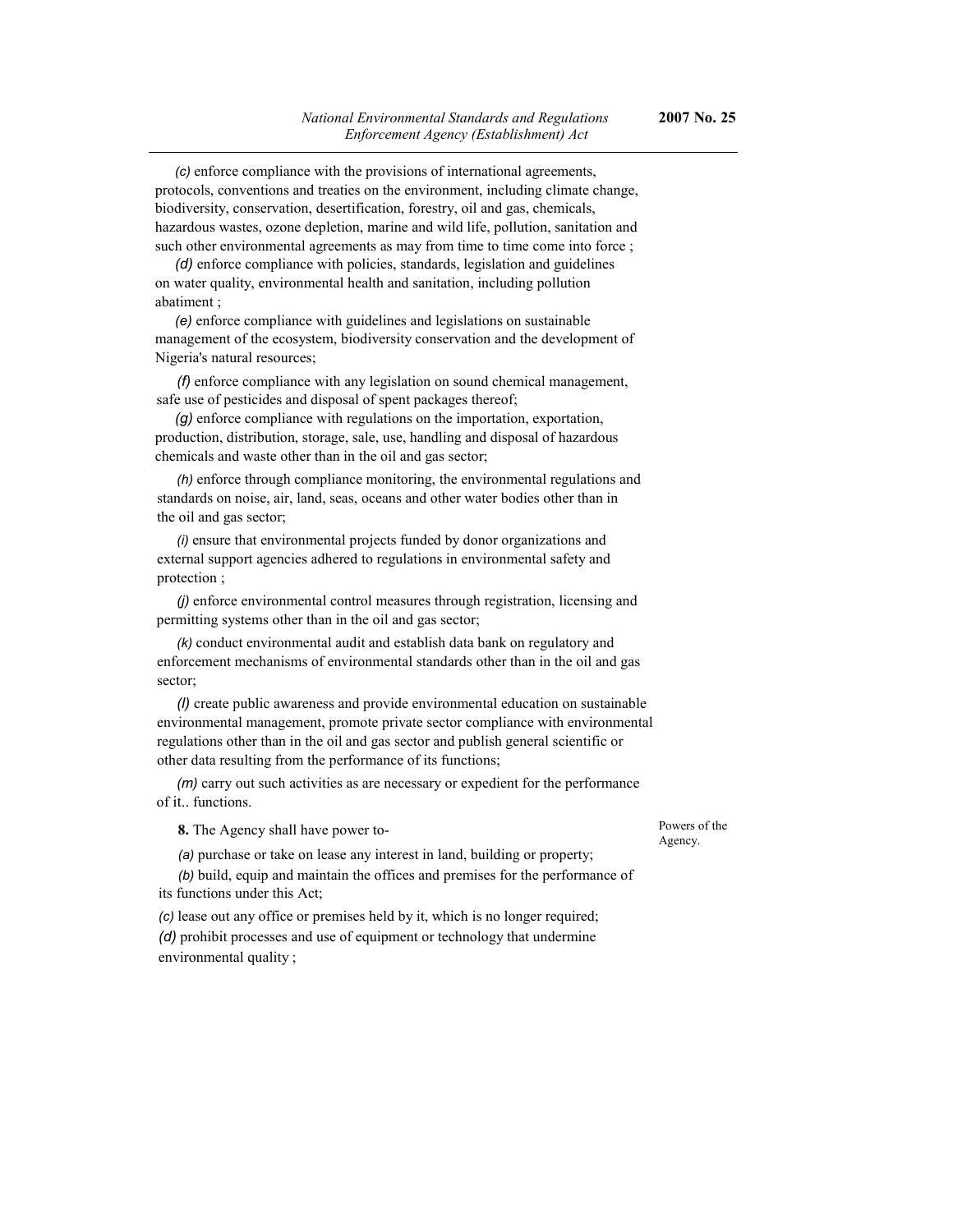*(e)* conduct field follow-up of compliance with set standards and take procedures prescribed by law against any violator;

*(f)* subject to the provisions of the Constitution of the Federal Republic of Nigeria, 1999, and in collaboration with relevant judicial authorities establish mobile courts to expeditiously dispense cases of violation of environmental regulations ;

*(g)* conduct public investigations on pollution and the degradation of natural resources, except investigations on oil spillage ;

*(h)* open and operate ordinary and domiciliary accounts for the Agency in recognized banking institutions in Nigeria;

*(i)* borrow by overdraft or otherwise, with the approval of the Minister, such sums as it may require for the performance of its functions under this Act;

*(j)* accept gifts of land, money or other property, upon such terms and conditions, if any as may be specified by the person or organization making the gift, as long as such conditions are consistent with the functions of the Agency;

*(k)* submit for the approval of the Minister, proposals for the evolution and review of existing guidelines, regulations and standards on environment other than in the oil and gas sector including- .

*(i)* atmospheric protection,

*(ii)* air quality,

*(iii)* ozone depleting substances,

*(iv)* noise control,

*(v)* effluent limitations,

*(vi)* water quality,

*. (vii)* waste management and environmental sanitation,

*(viii)* erosion and flood control,

*(ix)* coastal zone management,

*(x)* dams and reservoirs,

*(xi)* watershed management,

*(xii)* deforestation and bush burning,

*(xiii)* other forms of pollution and sanitation, and

*(xiv)* control of hazardous substances and removal control methods.

*(I)* develop environmental monitoring networks, compile and synthesize environmental data from all sectors other than in the oil and gas sector at national and international levels ;

*(m)* undertake, coordinate, utilize and promote the expansion of research, experiments, surveys and studies by public or private agencies, institutions and organizations concerning causes, effects, extent, prevention, reduction and elimination of pollution and such other matters related to environmental protection and natural resources conservation other than in the oil and gas sector as the Agency may, from time to time, determine;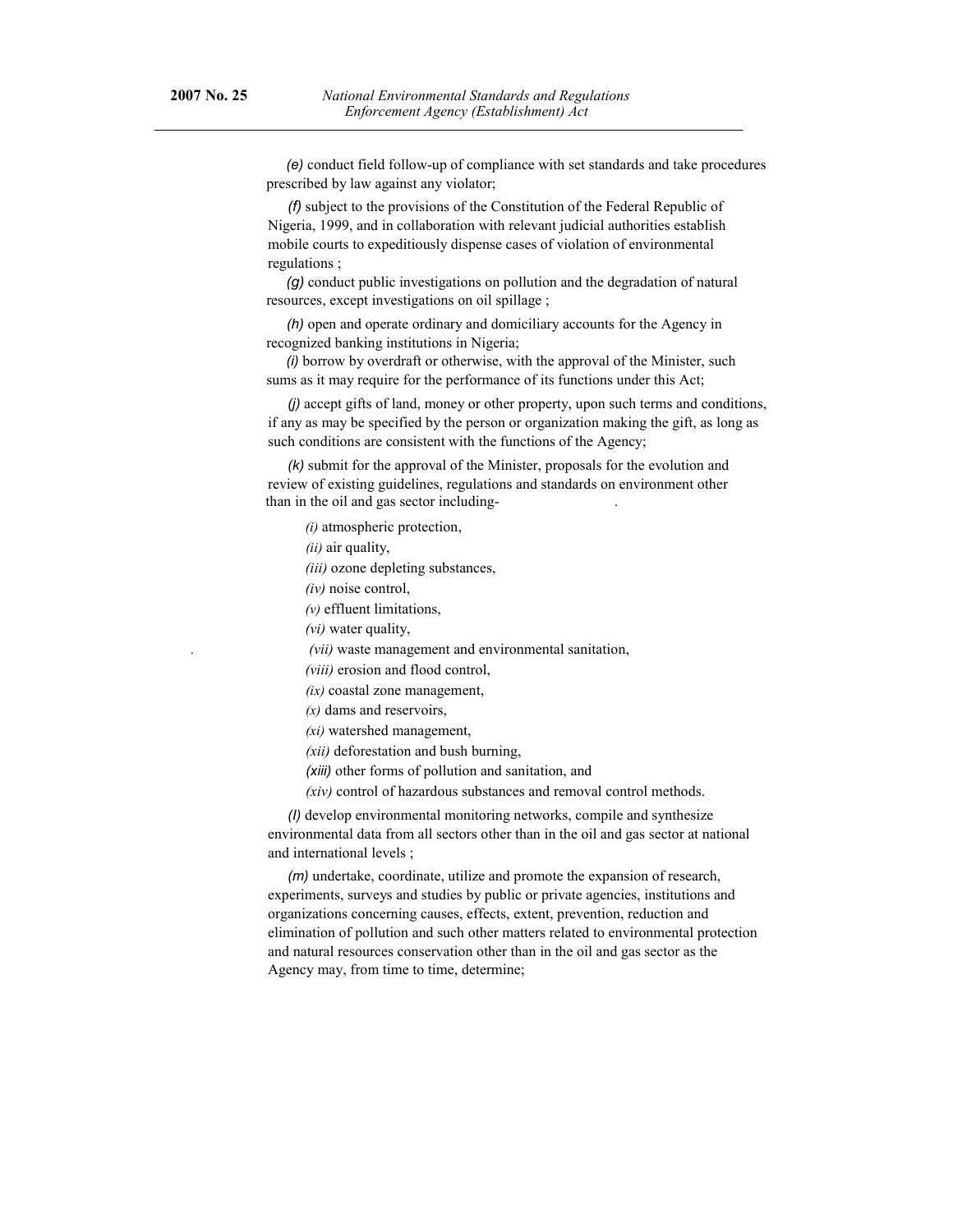*(n)* enter into agreement and contracts with public or private organizations and individuals to develop, utilize, coordinate and share environmental monitoring programmes, research effects, and basic data on chemical, physical and biological effects of various activities on the environment and other environmental related activities other than in the oil and gas sector;

*(o)* in collaboration with other relevant agencies and with the approval of the Minister, establish programmes for setting standards and regulations for the prevention, reduction and elimination of pollution and other forms of environmental degradation in the nation's air, land, oceans, seas and other water bodies and for restoration and enhancement of the nation's environment and natural resources;

*(p)* collect and make available, through publications and other appropriate means and in co-operation with public or private organizations, basic scientific data and other information pertaining to environmental standards;

*(q)* charge fees for tests, investigations and other services performed by the Agency;

*(r)* develop and promote such processes, methods, devices and materials as may be useful or incidental in carrying out the purposes and provisions of this Act; and

*(s)* do such other things other than in the oil and gas sector as are necessary for the efficient performance of the functions of the Agency.

**9.** The Council shall-

*(a)* be responsible for the appointment, promotion and discipline of the staff of the agency;

*(b)* advise the Agency with regard to financial, operational and administrative matters;

*(c)* establish committees as may be expedient which shall be charged with specific functions :

*(d)* encourage and promote activities related to the functions of the Agency; and

*(e)* carry out such other activities as may be directed by the Minister.

PART III-STRUCTURE OF THE AGENCY

**10.**-(1) The Agency shall have-

*(a)* Directorate of Administration and Finance;

*(b)* Directorate of Planning and Policy Analysis;

*(c)* Directorate of Inspection and Enforcement;

*(d)* Directorate of Environmental Quality Control; and

*(e)* Directorate of Legal Services.

(2) Each Directorate shall be headed by a Director.

Functions of the Council.

Directorates of the Agency,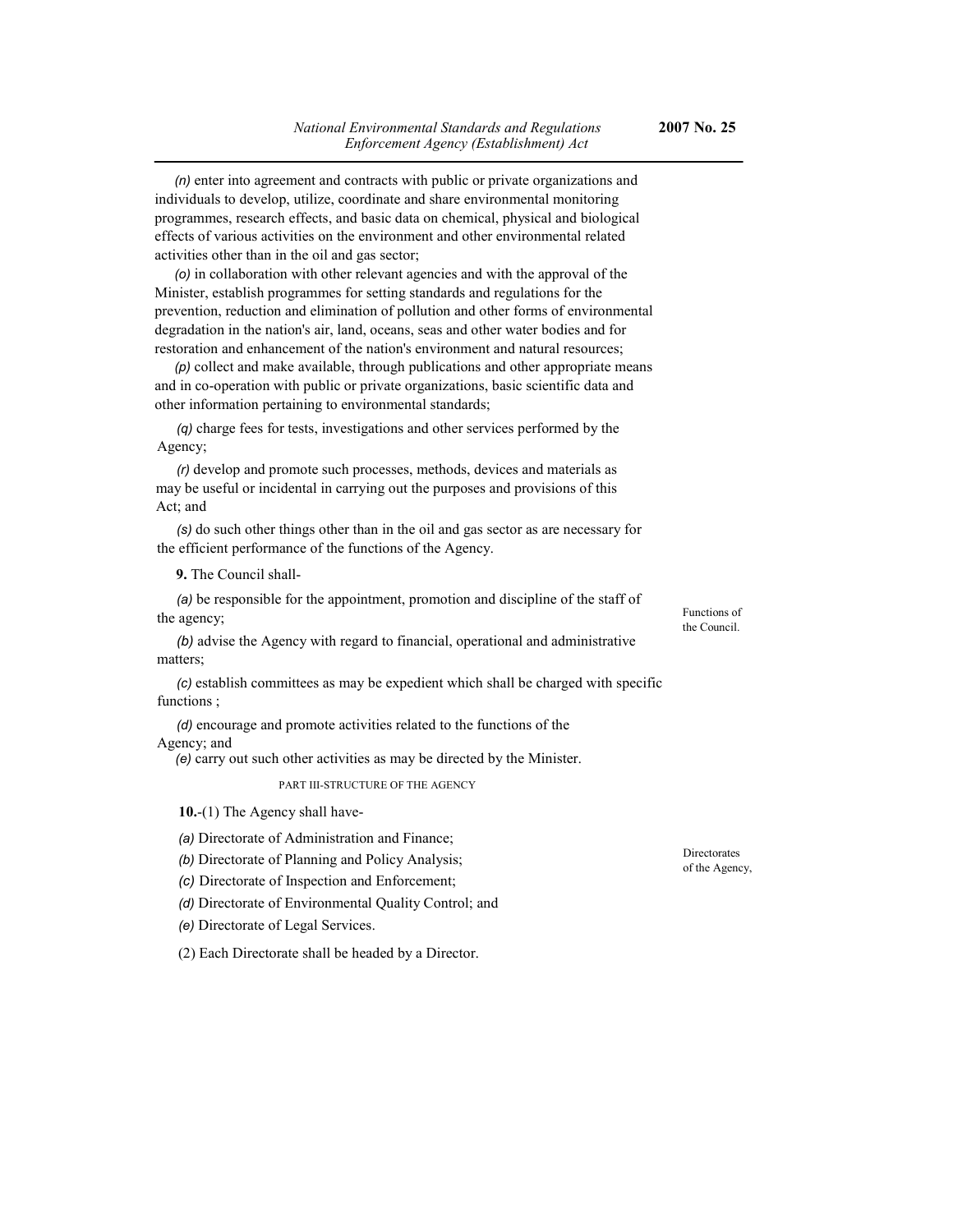(3) The Director of the Directorate of Legal Services shall also function as the Legal Adviser to the Agency.

(4) The Agency and its Directorates shall have adequate numbers of units and divisions as may be required in the discharge of the functions of the Agency.

(5) The Agency shall have zonal offices in the six (6) geopolitical zones of the country.

(6) The Agency may create such other departments, units or offices in any part of the Federation as may be required for the proper performance of the functions of the Agency.

#### PART IV-STAFF OF THE AGENCY

**11**.-(1) The Director-General of the Agency shall be appointed by the President, on the recommendation of the Minister.

Appointment Director-General and other staff of the Agency

(2) The Director-General shall:

*(a)* be the Chief Executive and Accounting Officer of the Agency;

*(b)* be responsible for the day-to-day administration' of the Agency;

*(c)* be a person with good working knowledge of the environment and with a minimum of 15 years postgraduate experience in environmental management or related discipline;

*(d)* hold office for a period of 4 years on such terms and conditions as may be specified in his letter of appointment and be eligible for re-appointment for an'other period of 4 years and no more.

 (3) The Agency shall, from time to time, appoint such other persons as members of staff of the Agency as it may deem necessary, to assist the Agency in the performance of its functions under this Act.

(4) The appointment of staff in the junior cadre, shall be made by the Director-General while the appointment in the senior cadre, shall be made with the ratification and approval of the Council.

(5) The members of staff of the Agency appointed under subsection (3) of this section shall be appointed on such terms and conditions of service (including remuneration, allowances, benefits and pensions) as determined by the government.

(6) The promotion of staff in the junior cadre shall be as recommended by the Junior Staff Committee to the Director-General for ratification and approval.

(7) The promotion of staff in the senior cadre shall be as recommended by the Senior Staff Committee to the Council for ratification and approval.

Pensions Act No. 2 of 2004.

**12.**-(1) The service in the Agency shall be approved service for the purposes of the Pension Reform Act and, accordingly, officers and other persons employed in the Agency shall be entitled to pensions, and other retirement benefits as are prescribed thereunder.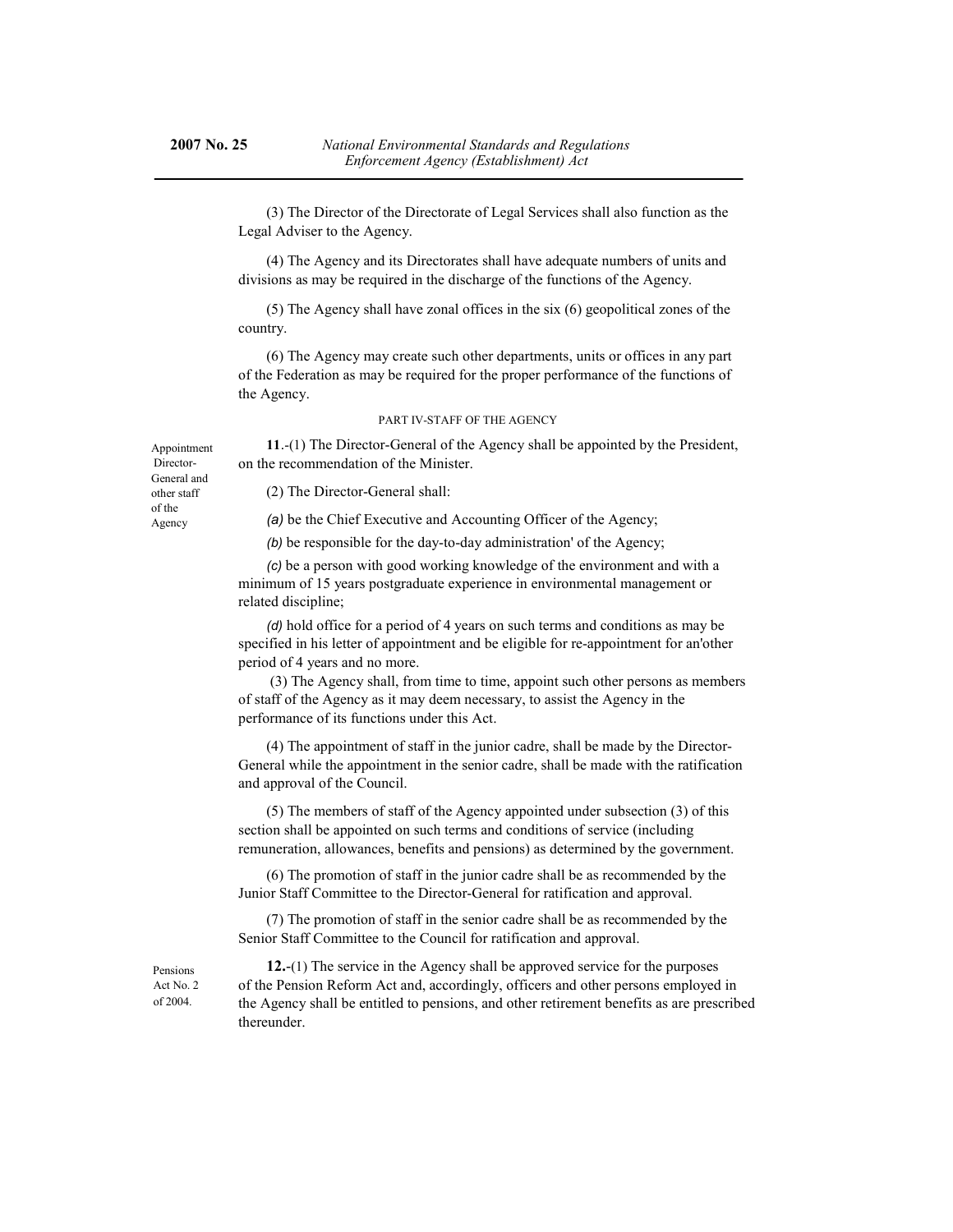(2) Notwithstanding the provisions of subsection (1) of this section, the Agency may appoint a person to any office on terms, which preclude the grant of a pension or other retirement benefits in respect of that office. (3) For the purpose of the Pension Reform Act, any power exercisable thereunder by a Minister or other authority of the Government of the Federation, other than the power to make regulations under section 34 of this Act is. vested in and shall be exercised by the Agency and not by any other person or authority. PART V-FINANCIAL PROVISIONS **13**.-(1) The Agency shall establish a Fund from which shall be defrayed all expenditure incurred by the Agency for the purposes of this Act. (2) There shall be paid and credited to the Fund of the Agency: *(a)* adequate take off grant from the Federal Government; *(b)* annual subventions and budgetary allocations from the Federal Government; *(c)* loans and grants in aid from national, bilateral and multilateral agencies; *(d)* counterpart funding as may be provided from time to time; *(e)* all sums accruing to the Agency by way of rents, fees and other internally generated revenues from services rendered by the Agency; and *(f)* all sums accruing to the Agency by way of gifts, endowments, bequeaths or other voluntary contributions by persons and organisations.  **14.** The Agency shall, from time to time, apply the funds at its disposal to- *(a)* the cost of establishing and maintaining the Head Office of the Agency at the Federal Capital Territory, Abuja and its offices located in other places in Nigeria; *(b)* the cost of compliance monitoring and enforcement activities; *(c)* pay allowances and other benefits of members of the Council and of its Committees; *(d)* pay the salaries and entitlements of the Director-General and other Fund of the Agency. Expenditure of the Agency.

members of staff of the Agency; *(e)* pay the personnel, overhead, allowances, pensions, gratuities, benefits and

other administrative costs of the Agency; *(f)* pay for attendance at local and international conferences related to its functions:

*(g)* build capacity of members of staff of the Agency;

*(h)* publicize and promote the activities of the Agency;

*(i)* attend national and International scientific and professional seminars on environmental matters;

*(j)* develop and maintain any property vested in or owned by the Agency;

*(k)* pay for services and contracts entered into by the Agency; and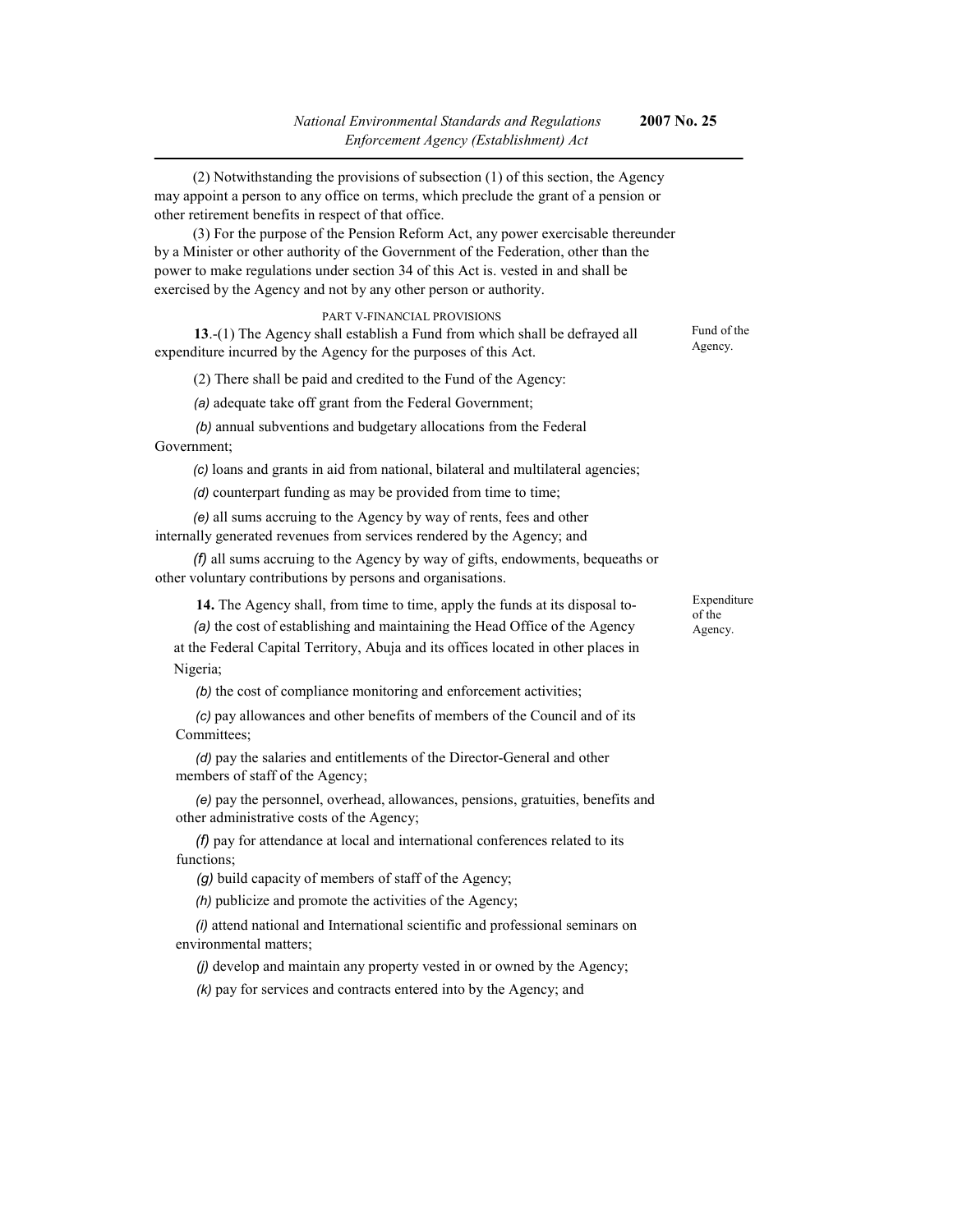|                                                 | (1) undertake any other activity in connection with all or any of the functions of<br>the Agency.                                                                                                                                                                                                                                                    |  |  |  |
|-------------------------------------------------|------------------------------------------------------------------------------------------------------------------------------------------------------------------------------------------------------------------------------------------------------------------------------------------------------------------------------------------------------|--|--|--|
| Exemption<br>from income<br>tax.                | 15. All income derived by the Agency from the sources specified in section<br>13 (2) of this Act shall be exempted from income tax and all contributions to the<br>Fund of the Agency shall be tax deductible.                                                                                                                                       |  |  |  |
| Annual<br>Estimate.                             | 16. The Agency shall submit to the President through the Minister, not later<br>than 30th September each year, its programme of work and estimates of its income<br>and expenditure for the following year.                                                                                                                                          |  |  |  |
| Accounts and<br>Audit.                          | 17.-(1) The Council shall keep proper accounts of the Agency and proper<br>records in relation to those accounts.                                                                                                                                                                                                                                    |  |  |  |
|                                                 | (2) The accounts of the Agency shall be audited, not later than six months,<br>after the end of the year to which it relates, by auditors appointed by the Agency<br>from the list and in accordance with the guidelines supplied by the Auditor-General<br>of the Federation.                                                                       |  |  |  |
| Annual<br>Report.                               | 18. The Agency shall prepare and submit to the Federal Executive Council,<br>through the Minister, not later than 30th June in each year, a report on the activities<br>of the Agency during the immediate preceding year, and shall include in such report,<br>a copy of the audited accounts of the Agency for that year and the auditor's report. |  |  |  |
| Investment.                                     | 19. The Agency may, subject to the provisions of this Act and the conditions<br>of any trust created in respect of any property, invest all or any of its funds in any<br>security prescribed by the Trustee Investment Act or in such other securities as may,<br>from time to time, be approved by the Minister.                                   |  |  |  |
| Air quality<br>and<br>atmosphere<br>protection. | $20-(1)$ The Agency may make regulations setting specifications and standards<br>to protect and enhance the quality of Nigeria's air resources, so as to promote the<br>public health or welfare and the natural development and productive capacity of the<br>nations' human, animal, marine or plant life including, in particular:                |  |  |  |
|                                                 | (a) minimum essential air quality standards for human, animal, marine or plant<br>health;                                                                                                                                                                                                                                                            |  |  |  |
|                                                 | (b) the control of concentration of substances in the air which separately or in<br>combination are likely to result in damage or deterioration of property or of human,<br>animal, marine or plant health;<br>(c) the most appropriate means to prevent and combat various atmospheric<br>pollution;                                                |  |  |  |
|                                                 | (d) control of atmospheric pollution originating from energy sources,<br>including that produced by aircraft and other self-propelled vehicles, industries,<br>factories and power generating situations or facilities;                                                                                                                              |  |  |  |
|                                                 | (e) standards applicable to emission from any new mobile or stationary<br>source which in the Agency's judgment causes or contributes to air pollution<br>which may reasonably be anticipated to endanger public health or welfare; and                                                                                                              |  |  |  |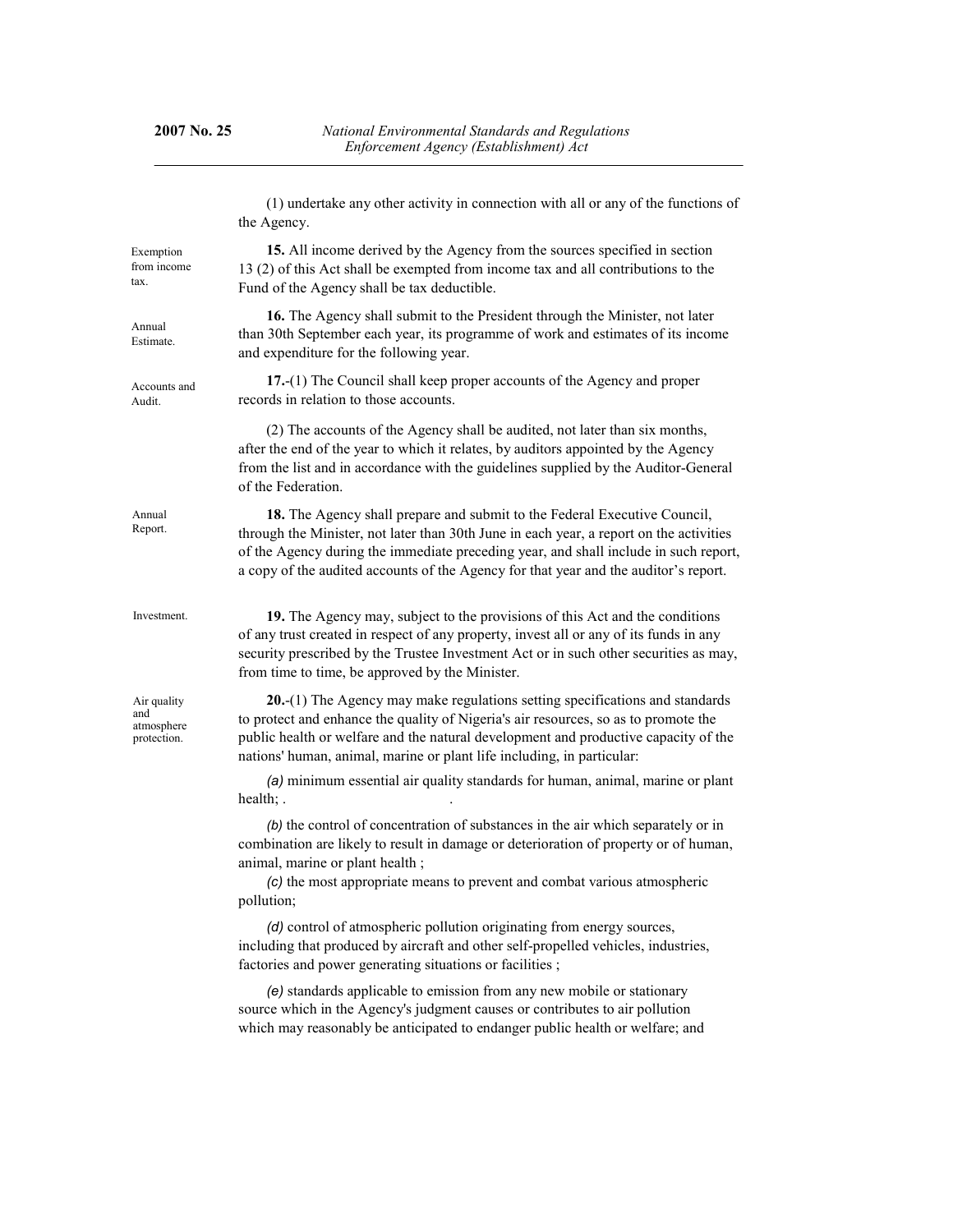*(f)* the use of appropriate means to reduce emission to permissible levels.

(2) The Agency may establish monitoring stations or networks to locate sources of atmospheric pollution and determine their actual or potential danger.

(3) A person who violates the regulations made pursuant to subsection (1) of this section commits an offence and shall on conviction, be liable to a fine not exceeding  $\cancel{\text{N}200,000}$  or to imprisonment for a term not exceeding one year or to both such fine and imprisonment and an additional fine of N20,000 for every day the offence subsists.

(4) Where an offence under subsection (1) of this section is committed by a body corporate, it shall on conviction be liable to a fine not exceeding N2, 000,000 and, m additional fine of  $\text{H50,000}$  for every day the offence subsists.

**21.**-(1) The Agency shall in collaboration with other relevant agencies undertake to study data and recognize developments in force in other countries, regarding the cumulative effects of all substances, practices, processes and activities which may affect the stratosphere.

(2) The Agency shall, in collaboration with other relevant agencies, embark on programmes for the control of any substance, practice, process or activity which may reasonably be anticipated to affect the stratosphere, especially ozone in the stratosphere, when such effects may reasonably be anticipated to endanger public health or welfare.

(3) Where an offence under subsection (2) of this section is committed by a body corporate, it shall on conviction, be liable to a fine not exceeding  $N2,000,000$ and an additional fine of  $\text{H}_250,000$  for every day the offence subsists.

**22.**-(1) The Agency shall, on the commencement of this Act, in consultation with appropriate authorities:

*(a)* identify major noise sources, noise criteria and noise control technology; and *(b)* make regulations on noise, emission, control, abatement, as may be necessary to preserve and maintain public health and welfare.

(2) The Agency shall enforce compliance with existing regulations and recommend programmes to control noise originating from industrial, commercial, domestic, sports, recreational, transportation or other similar activities.

(3) A person who violates the Regulations made pursuant to sub-section (1) of this section commits an offence and shall on conviction be liable to a fine not exceeding N50,000or to imprisonment for a term not exceeding one year or to both such fine and imprisonment and an additional fine of N5,000 for every day the offence subsists.

(4) Where an offence under subsection (3) of this section is committed by a body corporate, it shall on conviction be liable to a fine not exceeding N500, 000 and an additional fine of N10,000 for every day the offence subsists.

**Ozone** protection.

Noise.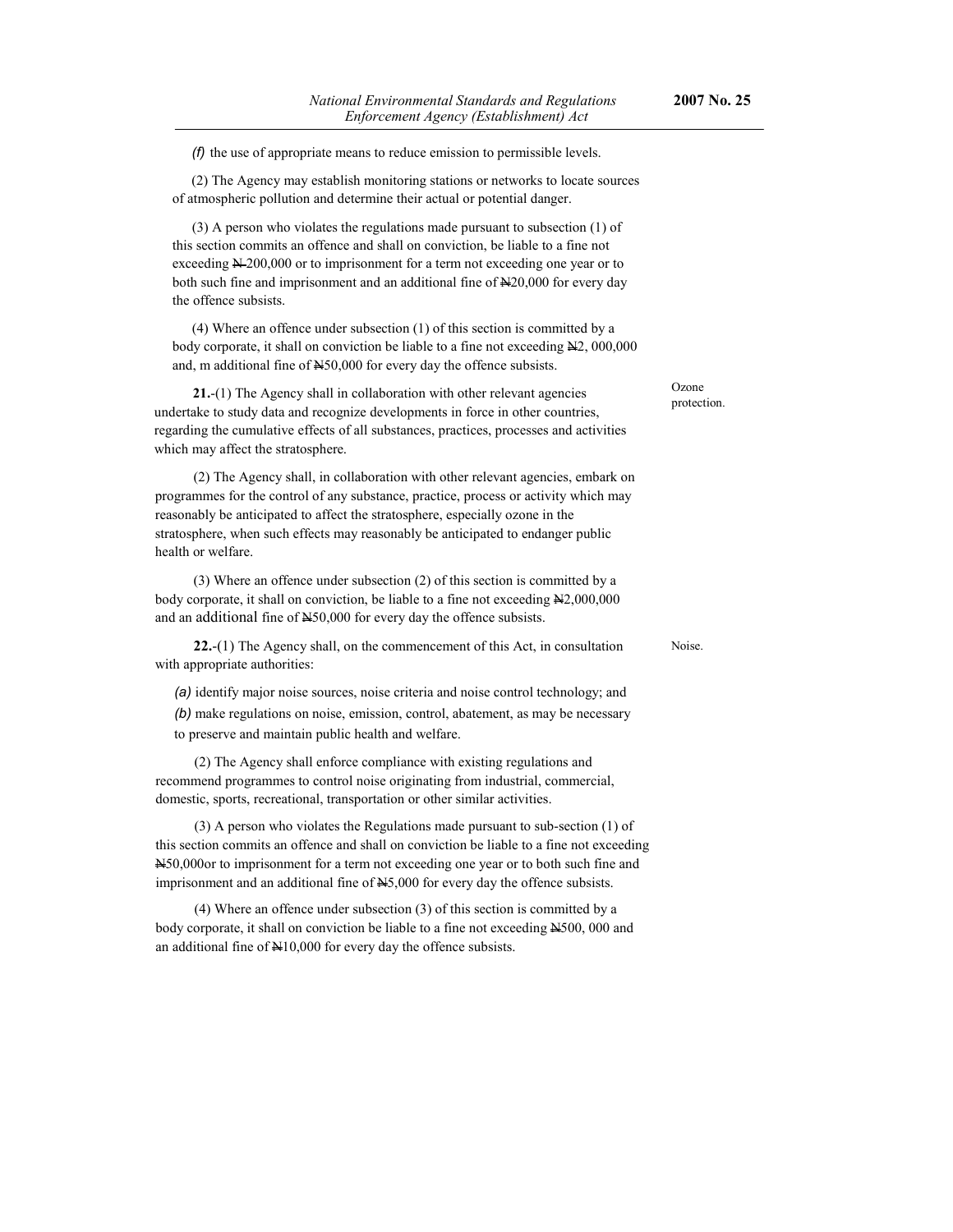Federal water quality standards.

**23.**-(1) The Agency shall in collaboration with other relevant agencies make regulations for the purpose of protecting public health or welfare and enhancing the quality of water to serve the purpose of this Act.

(2) In drawing up proposals for such regulations and standards, the Agency shall take into consideration the use and value of public water supplies, propagation of marine and wildlife, recreational purposes, agricultural, industrial and other legitimate use.

(1) A person who violates the provisions of the regulations made pursuant to subsection (1) of this section, commits an offence and shall on conviction, be liable to a fine not exceeding N50, 000 or to imprisonment for a term not exceeding one year or to both such fine and imprisonment and an additional fine of  $\text{H}_5$ , 000 for every day the offence subsists.

(4) Where an offence under subsection (1) of this section is committed by a body corporate, it shall on conviction, be liable to a fine not exceeding N500,000 and an additional fine of N10,000 for every day the offence subsists.

**24.**-(1) The Agency shall, on the commencement of this Act, establish effluent limitations for new point sources which shall require application of the best control technology currently available and implementation of the best management practices.

(2) The Agency shall, on the commencement of the Act, review effluent limitations for existing point sources which shall require the application of the best management practices, under circumstances as determined by the Agency, and shall include, schedules of compliance for installation and operation of the best practicable control technology as determined by the Agency.

(3) Notwithstanding the existing regulations in force, other than in the oil and gas sector, the Agency may make regulations on effluent limitations, on existing and new point sources, for the protection of human, animal, marine and plant life.

(4) A person who violates the provisions of the regulations made pursuant to subsection (3) of this section, commits an offence and shall on conviction, be liable to a fine not exceeding N200,000 or to imprisonment for a term not exceeding 2 years or to both such fine and imprisonment and an additional fine of  $N5,000$  for every day the offence subsists.

(5) Where an offence under subsection (3) of this section is committed by a body corporate, it shall on conviction, be liable to a fine, not exceeding  $N1,000,000$ and an additional fine of N50,000 for every day the offence subsists.

Environmental sanitation.

**25.**-(1) The Agency may make regulations for the purpose of protecting public health and promotion of sound environmental sanitation.

(2) A person who violates the provisions of the regulations made pursuant to sub-section (1) of this section shall be guilty of an offence and punished under the penalties imposed in the regulations made pursuant thereto.

Effluent limitations.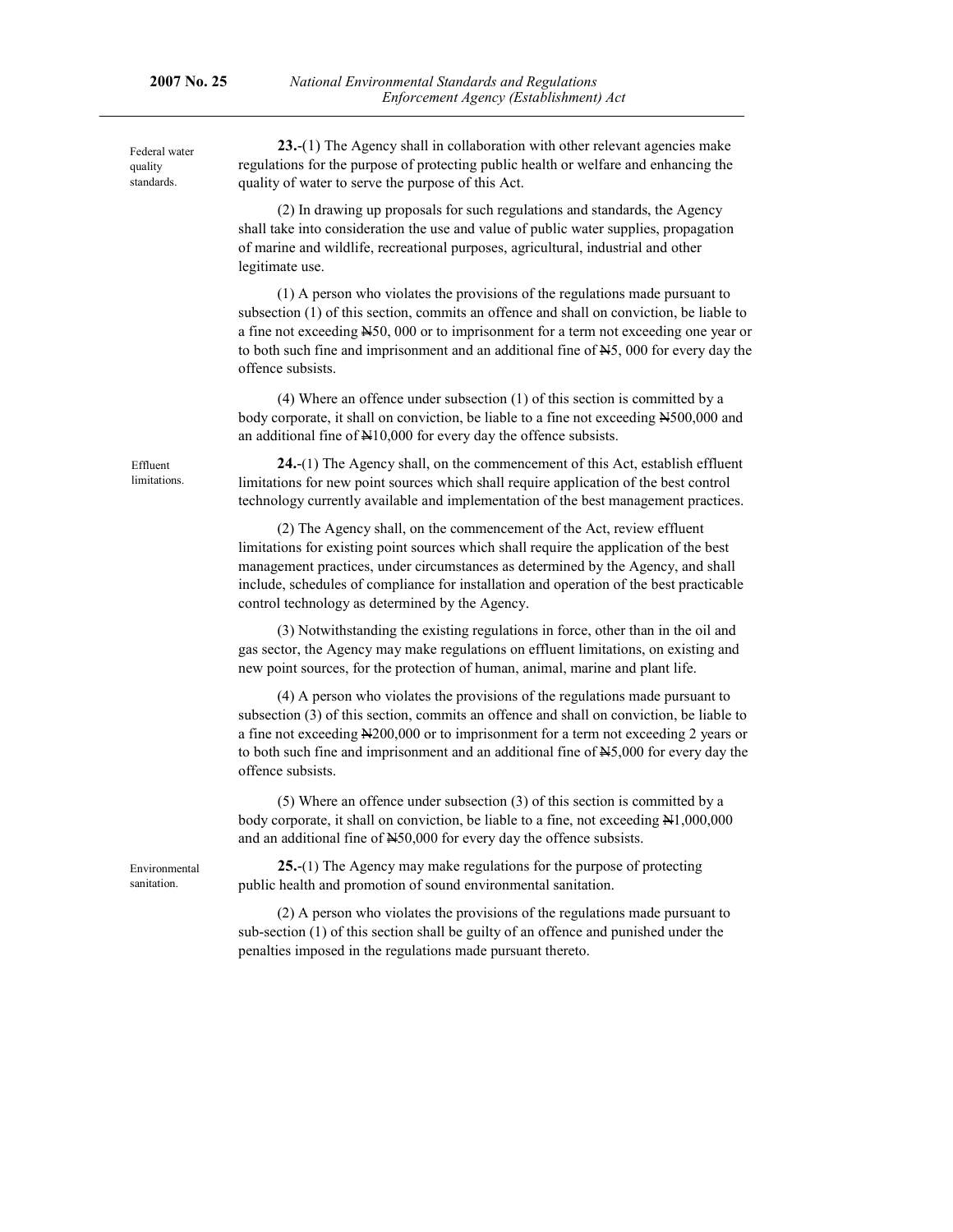**26.**—(1) The Agency may make regulations, guidelines and standards for the protection and enhancement of the quality of land resources, natural watershed, coastal zone, dams and reservoirs including prevention of flood and erosion, to serve the purpose of this Act.

(2) In drawing proposals for such regulations, guidelines or standards, the Agency shall take into consideration the Zoning Acts, Municipal Development Guidelines and Building Codes to prevent sitting of essential facilities on flood plain.

(3) A person who violates the provisions of the regulations made pursuant to subsection (1) of this section, commits an offence and shall on conviction, be liable to a fine not exceeding  $\cancel{\text{N}}$  200,000 or to imprisonment for a term not exceeding one year or to both such fine and imprisonment and an additional fine of  $\cancel{\text{A}}$  10,000 for every day the offence subsists.

 (4) Where an offence under subsection (1) of this section is committed by a body corporate, it shall on conviction, be liable to a fine not exceeding  $\mathbb{H}1,000,000$  and an additional fine of N50,000 for every day the offence subsists.

**27**.-(1) The discharge in such harmful quantities of any hazardous substance into the air or upon the land and the waters of Nigeria or at the adjoining shorelines is prohibited, except where such discharge is permitted or authorized under any law in force in Nigeria.

(2) A person who violates the provisions of subsection (1) of this Section, commits an offence and is liable on conviction, to a fine, not exceeding N 1,000,000 or to imprisonment for a term not exceeding 5 years.

(3) Where an offence under subsection (1) of this section is committed by a body corporate, it shall on conviction, be liable to a fine, not exceeding  $\cancel{\text{N}}$  1,000,000 and an additional fine of  $\cancel{\text{N}}$  50,000 for every day the offence subsists.

(4) Where an offence under subsection (1) of this section is committed by a body corporate, every person who at the time the offence was committed was in charge of the body corporate shall be deemed. to be guilty of such offence and shall be liable to be proceeded against and punished accordingly provided that nothing contained in this subsection shall render any person liable to any punishment, if he proves that the offence was committed without his knowledge or that he exercised all due diligence to prevent the commission of such offence.

(5) Notwithstanding the provisions of this section or any other sections of this Act, the provisions of the Harmful Waste (Special Criminal Provisions, etc) Act shall apply in respect of any hazardous substance constituting harmful waste as defined in section 37 of this Act.

**2 8.** The Minister for the purpose of implementing the provisions of this Act, shall by regulations prescribe any specific removal method, financial responsibility level for owners or operators of vessels, or onshore or offshore facilities notice and reporting requirements.

Land resources and watershed quality.

Discharge of hazardous substances and related offences.

Removal Method etc.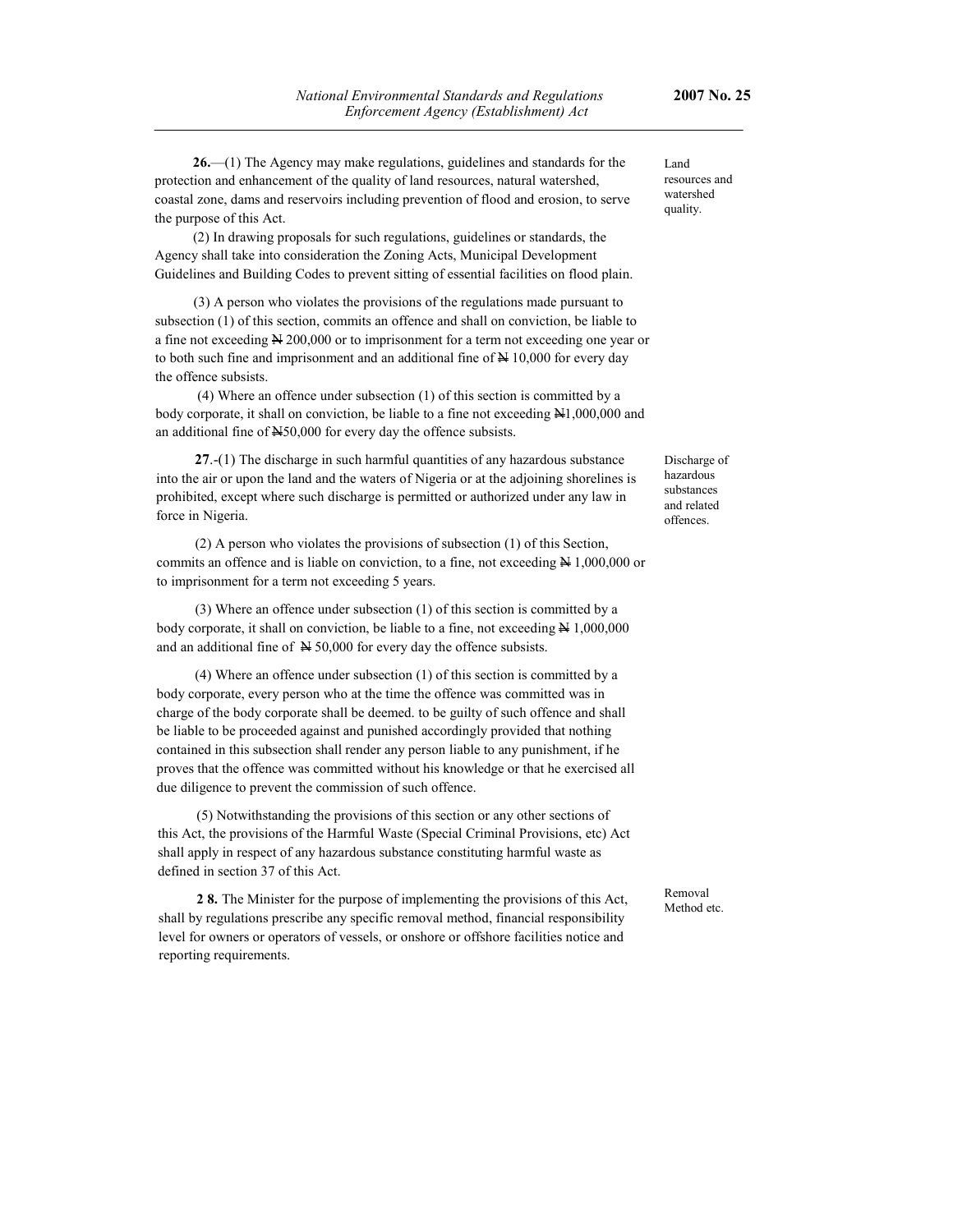Cooperatio n with appropriate authorities.

Powers to enter premises

**29.** The Agency shall co-operate with other Government agencies for the removal of any pollutant excluding oil and gas related ones discharged into the Nigerian environment and shall enforce the application of best clean-up technology currently available and implementation of best management practices as appropriate.

PART VII-MISCELLANEOUS PROVISIONS

**30.**-(1) An officer of the Agency may, in the course of his duty, at any reasonable time and on production of his certificate of designation if so required:

*(a)* enter and search with a warrant issued by a court, any premises including land, vehicle, tent, vessel, floating craft except Maritime Tankers, Barges or Floating Production, Storage, Offload (FPSO) and oil and gas facilities or any inland water and other structure, at all times, for the purpose of conducting, inspection, searching and taking samples for analysis which he reasonably believes, carries out activities or stores goods which contravene environmental standards or legislation;

*(b)* examine any article found pursuant to paragraph *(a)* of this subsection, which appears to him to be an article to which this Act or the regulations made under apply or anything which he reasonably believes is capable of being used to the detriment of the environment;

*(c)* take a sample or specimen of any article to which this Act or the regulations apply or which he has power to examine under paragraph *(b)* of this subsection ;

*(d)* open and examine, pursuant to paragraph *(a)* of this subsection, any container or package which he reasonably believes may contain anything to which this Act or its regulations apply or which may help in his investigations;

*(e)* examine any book, document or other record found pursuant to paragraph *(a)* of this subsection, which he reasonably believes may contain any information relevant to the enforcement of this Act or the regulations and make copies thereof or extracts there from;

*(f)* seize and detain for such time as may be necessary for the purpose of this Act, any articles by means of or in relation to which he reasonably believes any provision of this Act or the regulations has been contravened; and

*(g)* obtain an order of a court to suspend activities, seal and close down premises including land, vehicle, tent, vessel, floating craft or any inland water and other structure whatsoever.

(2) A written receipt shall be given for any article or thing seized under subsection (1) of this section and the reasons for such seizure shall be stated on such receipt.

(3) An article seized under this Act shall be kept or stored in such a place as the officer of the Agency may direct and shall be returned to the owner or the person from whom it was seized if the article upon analysis or examination is found to conform with the requirements of this Act or regulations made under it.

(4) An article other than in the oil and gas sector, seized by an officer of the Agency in pursuance of this Act or the regulations made under it, may be submitted.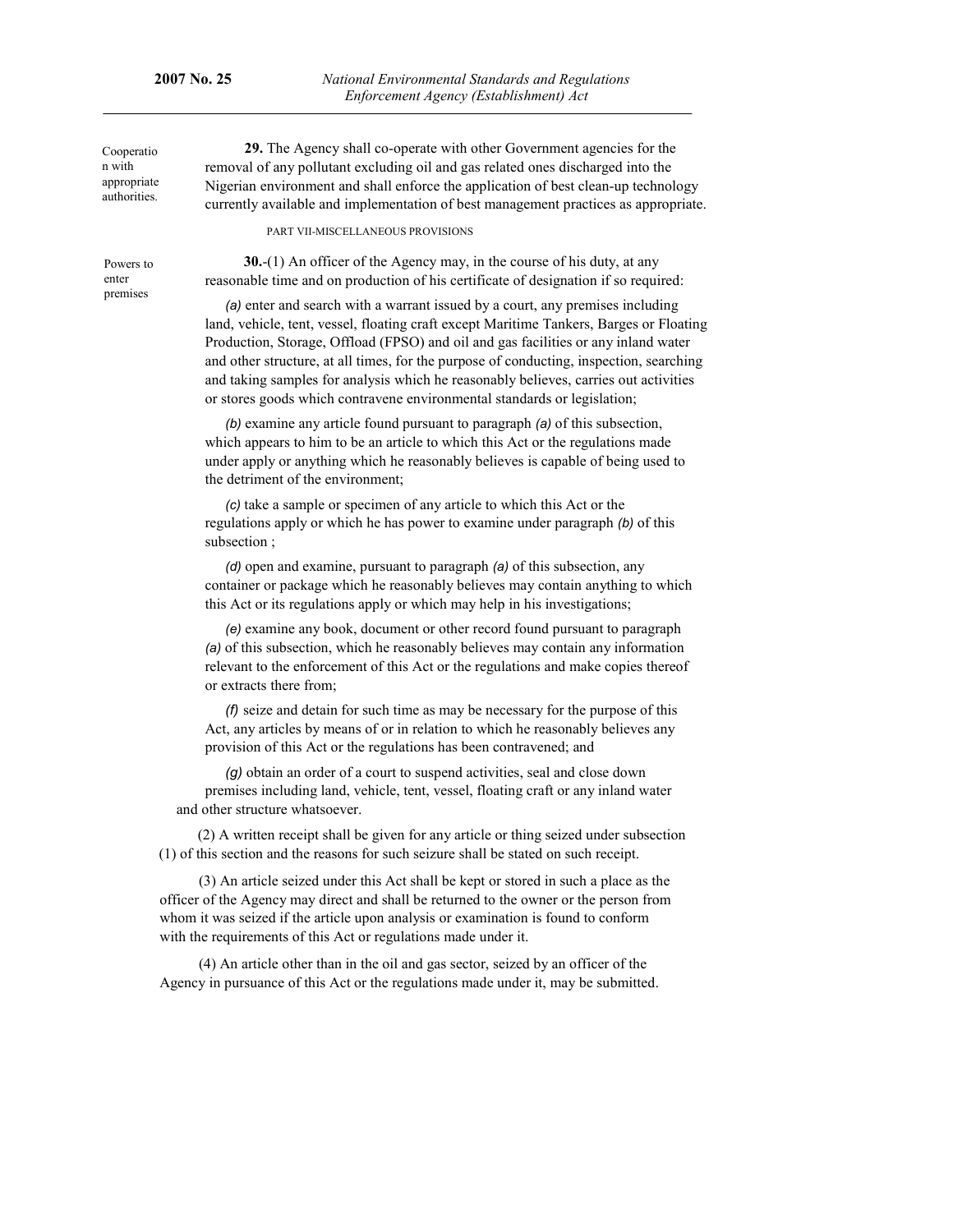to an analyst for analysis or examination and the analyst upon making such analysis or examination shall, issue a certificate or report in the prescribed form, setting forth the result of such analysis or examination and the officer of the Agency shall, on demand, deliver a copy of such certificate or report to the owner of the article if the article is to be the subject of a proceeding under this Act or regulations thereunder.

(5) In this section, the expression "article" to which this Act or regulations made under it apply are:

*(a)* liquid, soil, vegetation;

*(b)* biological and chemical samples;

*(c)* particulate filters, air quality gauges; and

*(d)* such other articles or samples as may be determined by the Agency.

**31.** A person who obstructs an officer of the Agency in the performance of his duties under section 3 of this Act commits an offence and is liable on conviction to a fine of not less than  $\cancel{\text{N}}$  200,000 for an individual or to imprisonment for a term not exceeding one year or to both such fine and imprisonment, and an additional fine of N20,000 for each day the offence subsist and in the case of a body corporate, it shall be liable for a fine of  $\frac{N}{2,000,000}$ , on conviction and an additional fine of  $\frac{N}{200,000}$  for everyday the offence subsist.

**32.**--(1) A suit shall not be commenced against the Agency before the expiration of a period of one month, after written notice of intention to commence the suit shall have been served on the Agency by the intending plaintiff or his agent and the notice shall clearly state the:

*(a)* cause of action ;

*(b)* particulars of the claim;

*(c)* name and place of abode of the intending plaintiff; and

*(d)* relief which he claims.

(2) The notice referred to in subsection (1) of this section and any summons, notice or other document required or authorized to be served on the Agency under the provisions of this Act or any other enactment or law may be served by-

*(a)* delivering the same to the office of the Director-General; or

*(b)* sending it by registered post addressed to the Director-General at the Head Office of the Agency.

(3) Subject to the provisions of section 174 of the Constitution of the Federal Republic of Nigeria 1999, (which relates to the power of the Attorney-General of the Federation to institute, continue or discontinue criminal proceedings against any person in a court of law), any officer of the Agency may, with the consent of the Attorney- General of the Federation, conduct criminal proceedings in respect of offences under this Act or regulations made under this Act.

Offences and penalties.

Legal Proceedings.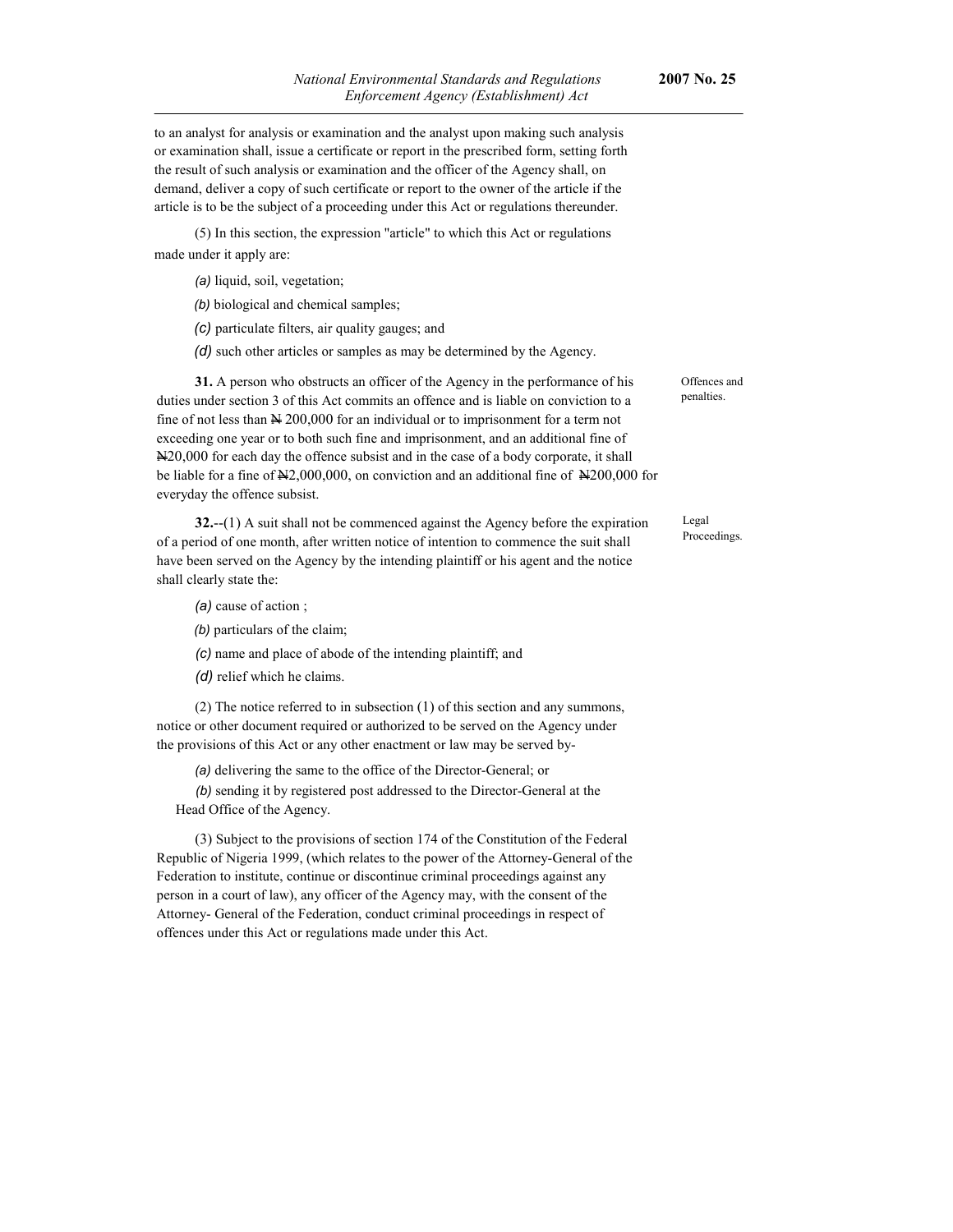|                                                | (4) In a judicial proceeding for an offence under this Act or any regulation made<br>under it, the provisions of the Criminal Procedure Act or depending on the venue, the<br>Criminal Procedure Code shall, with such modification as the circumstance may require,<br>apply in respect of such matter to the same extent as they apply to the trial offences<br>generally.                           |  |  |  |
|------------------------------------------------|--------------------------------------------------------------------------------------------------------------------------------------------------------------------------------------------------------------------------------------------------------------------------------------------------------------------------------------------------------------------------------------------------------|--|--|--|
| Power of<br>Minister to<br>give<br>directives. | 33. The Minister may give directives of a general or special nature to the<br>Agency relating to its functions under this Act, and the Agency shall comply and<br>give effect to the directives.                                                                                                                                                                                                       |  |  |  |
| Power to<br>make<br>regulations.               | 34. The Minister shall make regulations:                                                                                                                                                                                                                                                                                                                                                               |  |  |  |
|                                                | (a) to prescribe the methodologies for private sector payments into the fund of<br>the Agency;                                                                                                                                                                                                                                                                                                         |  |  |  |
|                                                | (b) to prescribe the fees to be paid for services rendered by the Agency;                                                                                                                                                                                                                                                                                                                              |  |  |  |
|                                                | (c) generally for the purposes of carrying out or giving full effect to the<br>functions of the Agency under this Act.                                                                                                                                                                                                                                                                                 |  |  |  |
| Application<br>Cap 123 LFN<br>2004.            | 35. Every other requirement, certificate, notice, direction, decision, authorization,<br>consent, application, request, agreement or thing made, issued, given or done under<br>any enactment repealed by this Act shall, if in force at the commencement of this Act,<br>continue to be in force and have effect as if made, issued, given or done under the<br>corresponding provisions of this Act. |  |  |  |
| Repeal of<br>Cap. F 10<br>LFN, 2004.           | 36. The Federal Environmental protection Agency Act is repealed.                                                                                                                                                                                                                                                                                                                                       |  |  |  |
| Interpretation.                                | 37. In this Act-                                                                                                                                                                                                                                                                                                                                                                                       |  |  |  |
|                                                | "Agency" means the National Environmental Standards and Regulations<br>Enforcement Agency established under section 1 of this Act;                                                                                                                                                                                                                                                                     |  |  |  |
|                                                | "Appropriate authorities" means any government agency which has<br>jurisdiction over the land or water affected by the pollution or any government<br>agency which ordinarily has jurisdiction or any government over the operation<br>which led to the pollution;                                                                                                                                     |  |  |  |
|                                                | "Authorised authorities or officer" means any employee of the Agency,<br>any Police officer not below the rank of Inspector of Police or any custom<br>officer;                                                                                                                                                                                                                                        |  |  |  |
|                                                | "Chairman" means the Chairman of the Agency appointed under Section 3 (1)<br>$(a)$ of this Act;                                                                                                                                                                                                                                                                                                        |  |  |  |
|                                                | "Constitution" means the Constitution of the Federal Republic of Nigeria,<br>1999;                                                                                                                                                                                                                                                                                                                     |  |  |  |
|                                                | "Court" means the Federal or State High Court;                                                                                                                                                                                                                                                                                                                                                         |  |  |  |
|                                                | "Council" means the Council of the Agency established under section 3 of this<br>Act;                                                                                                                                                                                                                                                                                                                  |  |  |  |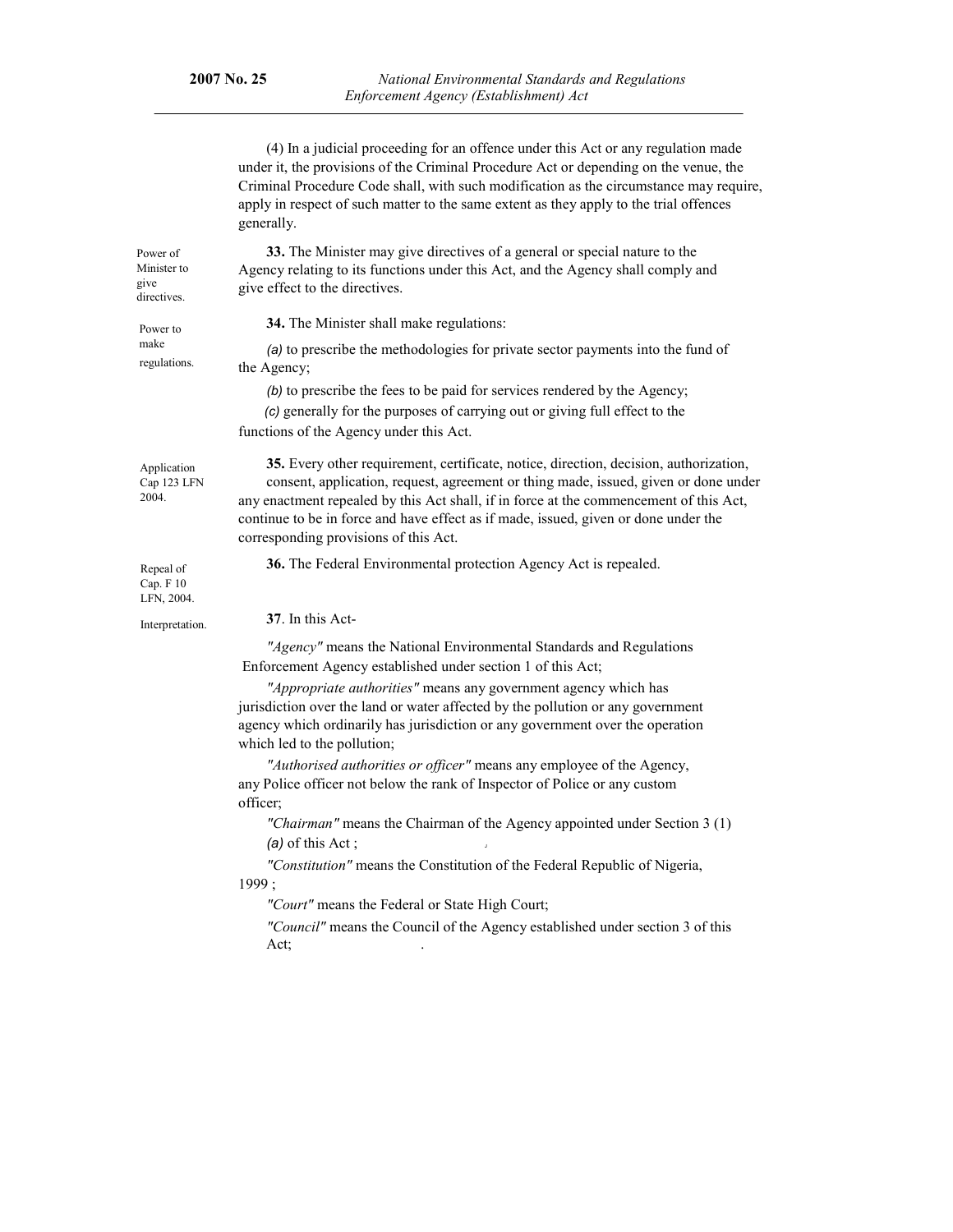*"Director-General"* means the Director-General of the National Environmental Standards and Regulation Enforcement Agency;

*"Disposal"* includes both land based disposal and dumping in waters and air space of Nigeria ;

*"Effluent limitation"* means any restriction established by the Agency of quantities, rates and concentration of chemical, physical, biological or other constituents which are discharged from point sources into the waters in Nigeria;

*"Environment"* includes water, air, land and all plants and human beings or animals living therein and the inter-relationships which exist among these or any of them ;

*"Hazardous substance"* means any chemical, physical or biological and radioactive material that poses a threat to human health and the environment or any such substance regulated under international conventions to which Nigeria is a party or signatory e.g. Montreal Protocol, Rotterdam Convention, Stockholm Convention etc. and includes any substance designated as such by the President of the Federal Republic of Nigeria by order published in the Federal Gazette;

*"He"* means male or female gender;

*"Member"* means a member of the Council and includes the Chairman;

"Minister" means the Minister charged with the responsibility of the environment;

*"New source"* means any source, the construction of which is commenced after the publication of any regulations prescribing a standard to such source;

*"Officer"* means qualified persons employed to act in that capacity by the Agency;

*"Offshore facility"* means any facility (including but not limited to motor vehicles and rolling stock) of any kind located over, in, or under any land within Nigeria other than submerged land;

*"Owner"* or *"Operator"* means, in the case of-

*(a)* vessel, any person owning, operating or chartering by demise such vessel;

*(b)* an onshore facility or an offshore facility, any person owning or operating such onshore facility or offshore facility; and

*(c)* any abandoned offshore facility, the person who owned or operated such facility immediately prior to such abandonment;

*"point source"* means any discernible, confined and discrete conveyance, including but not limited to any pipe, ditch, channel, tunnel, conduct, well, discrete fissure, container, rolling stock, concentrated animal feeding operation or vessel or other floating craft from which pollutants are or may be discharged;

*"President"* means the President of the Federal Republic of Nigeria ;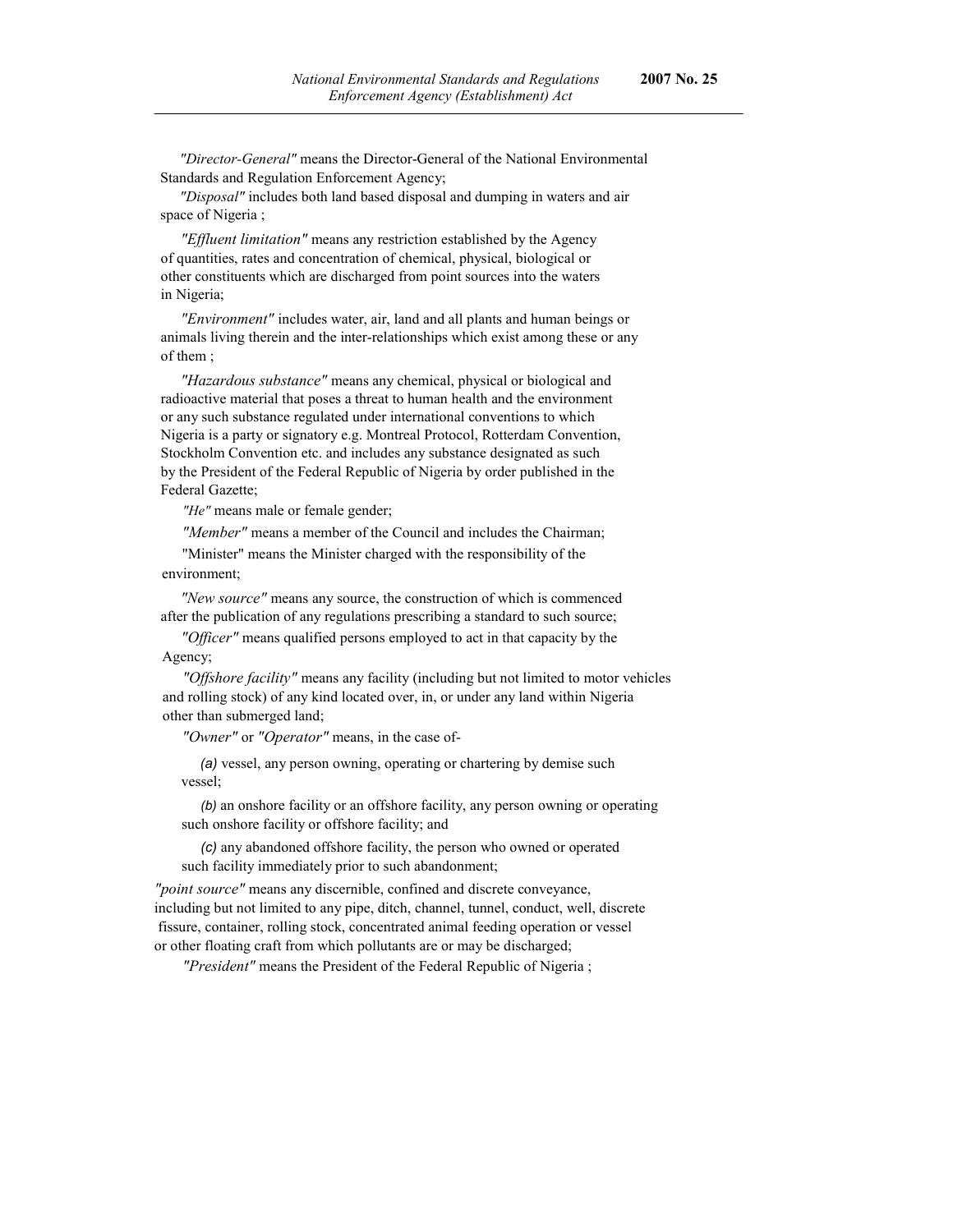*"Pollution"* means man-made or man-aided alteration of chemical, physical, or biological quality of the environment beyond acceptable limits and *"pollutants"*  shall be construed accordingly;

*"Removal"* means removal of hazardous substances from the environment of Nigeria or the taking of such action as may be necessary to minimize or mitigate damage to the public health or welfare, ecology and natural resources of Nigeria ; *"Stratosphere"* means the part of the atmosphere above the troposphere ; *"Water of Nigeria"* means all water resources in any form including atmospheric, surface and sub-surface, and underground water resources where the water resources are interstate, or in the Federal Capital Territory, Territorial Waters, Exclusive Economic Zone or in any other area under the jurisdiction of the Federal Government of Nigeria.

Citation.

**38.** This Act may be cited as the National Environmental Standards and Regulations Enforcement Agency (Establishment) Act, 2007.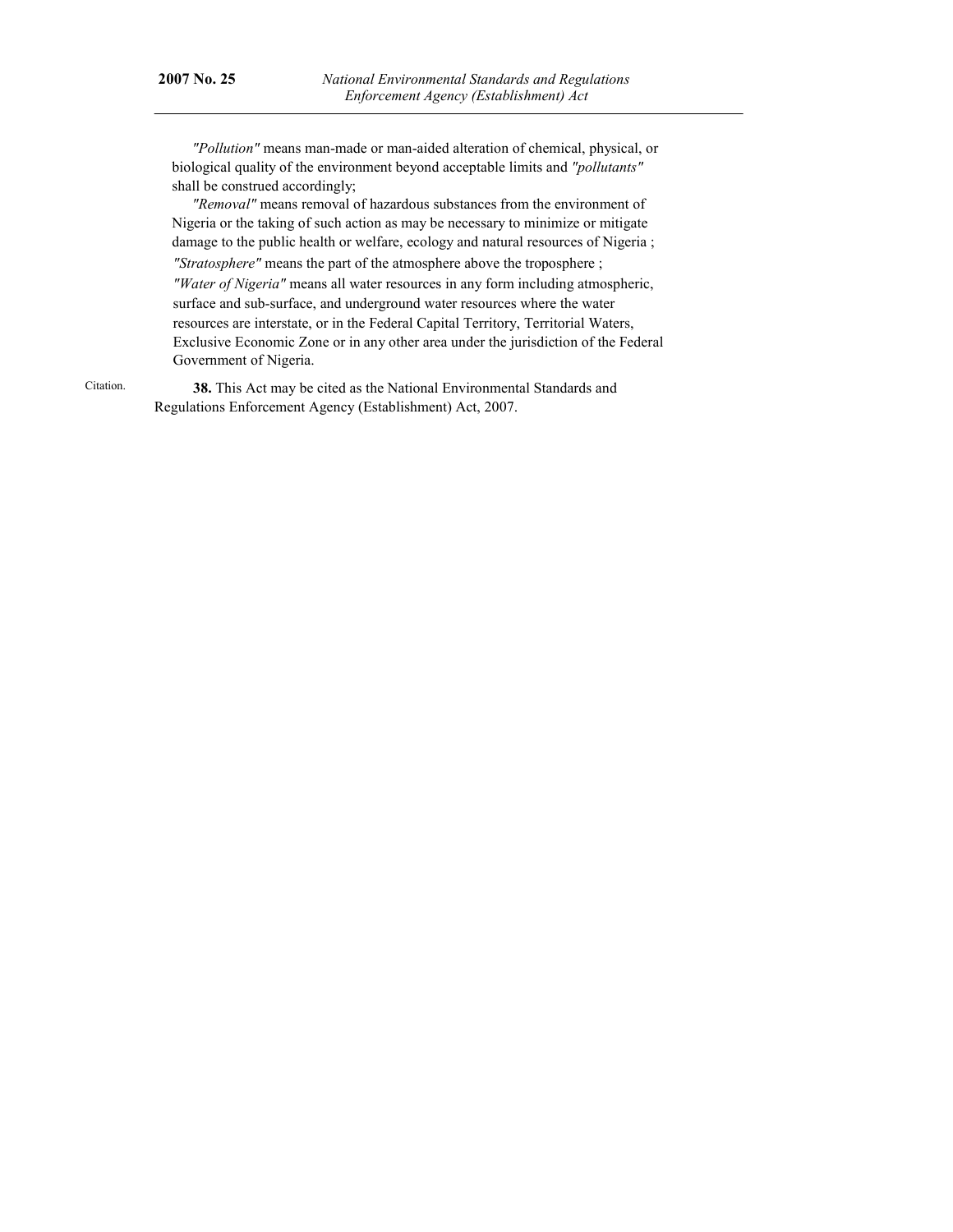#### **SCHEDULE** *Section* 3 (5)

#### *Proceedings of the Council*

**1.**-(1) Subject to the provisions of this Act and section 27 of the Interpretation Act, the Council may make standing orders regulating its proceedings or those of any of its committees.

(2) The quorum of the Council shall be the Chairman or the person presiding at the meeting and 5 other members of the Council including the Director-General.and the quo.urn of any committee of the Council shall be as determined by the Council.

**2.**-(1) The Council shall meet whenever it is summoned by the Chairman and if the Chairman is required to do so by notice given to him by not less than 8 other members, he shall summon a meeting of the Council to be held within 14 days from the date on which the notice is given.

(2) At any meeting of the council, the Chairman shall preside but if he is absent, the members present at the meeting shall appoint one of them to preside at the meeting.

(3) Where the Council desires to obtain the advice of any person on a particular matter, the Council may co-opt him to the Council for such period as it deems fit, but a person who is in attendance by virtue of this sub-paragraph shall not be entitled to vote at -my meeting of the Council and shall not count towards a quorum.

**3.**-(1) The Council may establish one or more committees to carry out, on behalf of the Council, such functions as the Council may determine.

(2) A committee established under this paragraph shall consist of such number of persons as may be determined by the Council and a person shall hold office on the committee in accordance with the terms of his appointment.

(3) A decision of a committee of the Council shall be of no effect until it is ratified by the Council.

**4.**-(1) The fixing of the seal of the Agency shall be authenticated by the signature of the Chairman, the Director-General or any person generally or specifically authorized by the Council to act for that purpose.

(2) A contract or instrument which, if made or executed by a person not being a body corporate, would not be required to be under seal may be made or executed on behalf of the Agency by the Director-General or any person generally or specifically authorized by the Council to act for that purpose.

(3) A document purporting to be a document duly executed under the seal of the Agency shall be received in evidence and shall, unless and until the contrary is proved, be presumed to be so executed.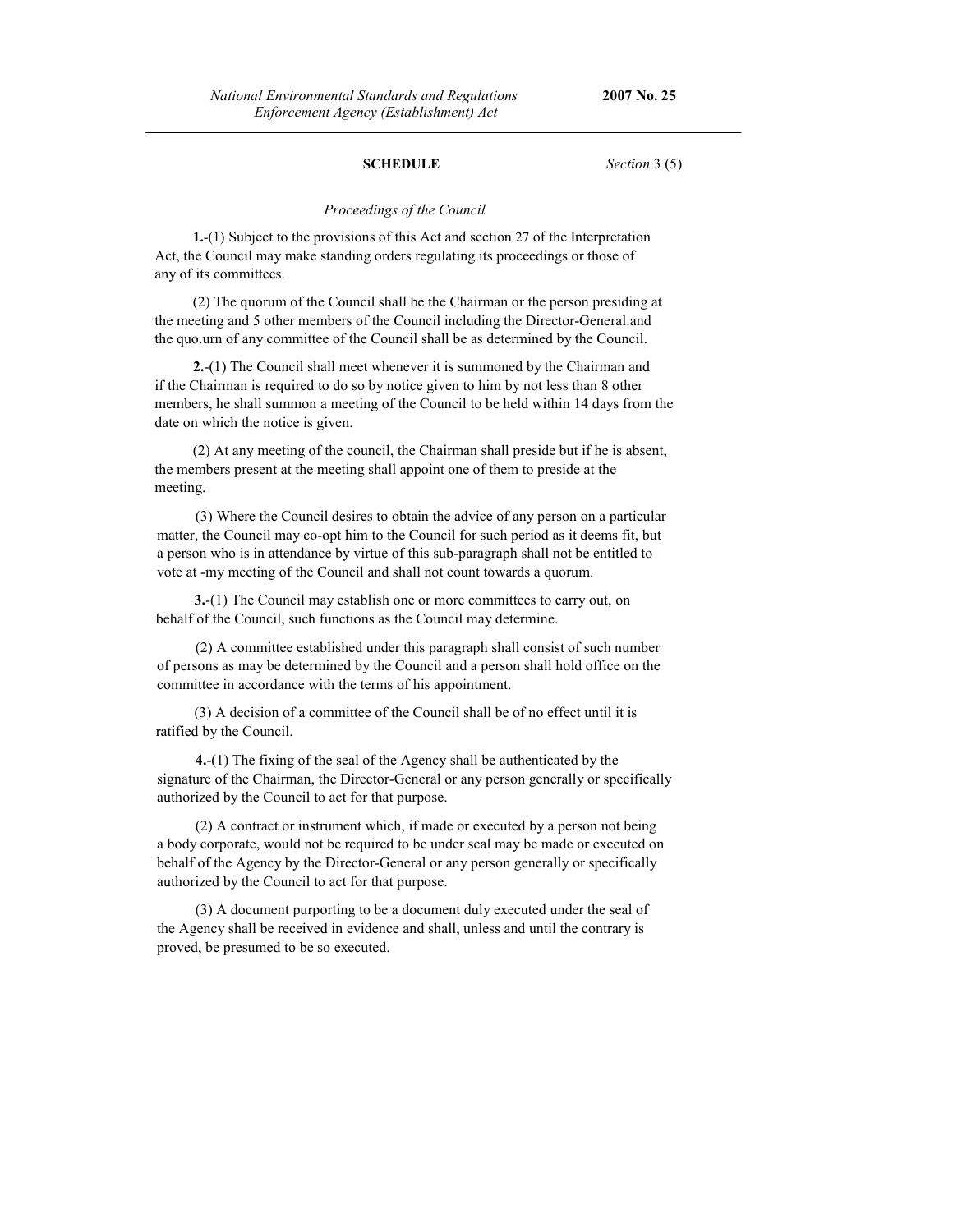**4.** The validity of any proceedings of the Council or of a committee shall not be adversely affected by-

*(a)* a vacancy in the membership of the council or committee;

 *(b)* a defect in the appointment of a member of the Council or committee; or *(c)* reason that a person not entitled to do so took part in proceedings of the Council or committees.

I Certify, in accordance with Section 2 (1) of the Acts Authentication Act, Cap. A 2, Laws of the Federation of Nigeria 2004, that this is a true copy of the Bill passed by both Houses of the National Assembly.

> NASIRU IBRAHIM ARAB, *Clerk to the National Assembly 19th Day of July,* 2007.

#### EXPLANATORY MEMORANDUM

This Act establishes the National Environmental Standards and Regulations Enforcement Agency for the effective enforcement of standards, Regulations and all national and international agreements, treaties, conventions and protocols on environment to which Nigeria is a signatory.